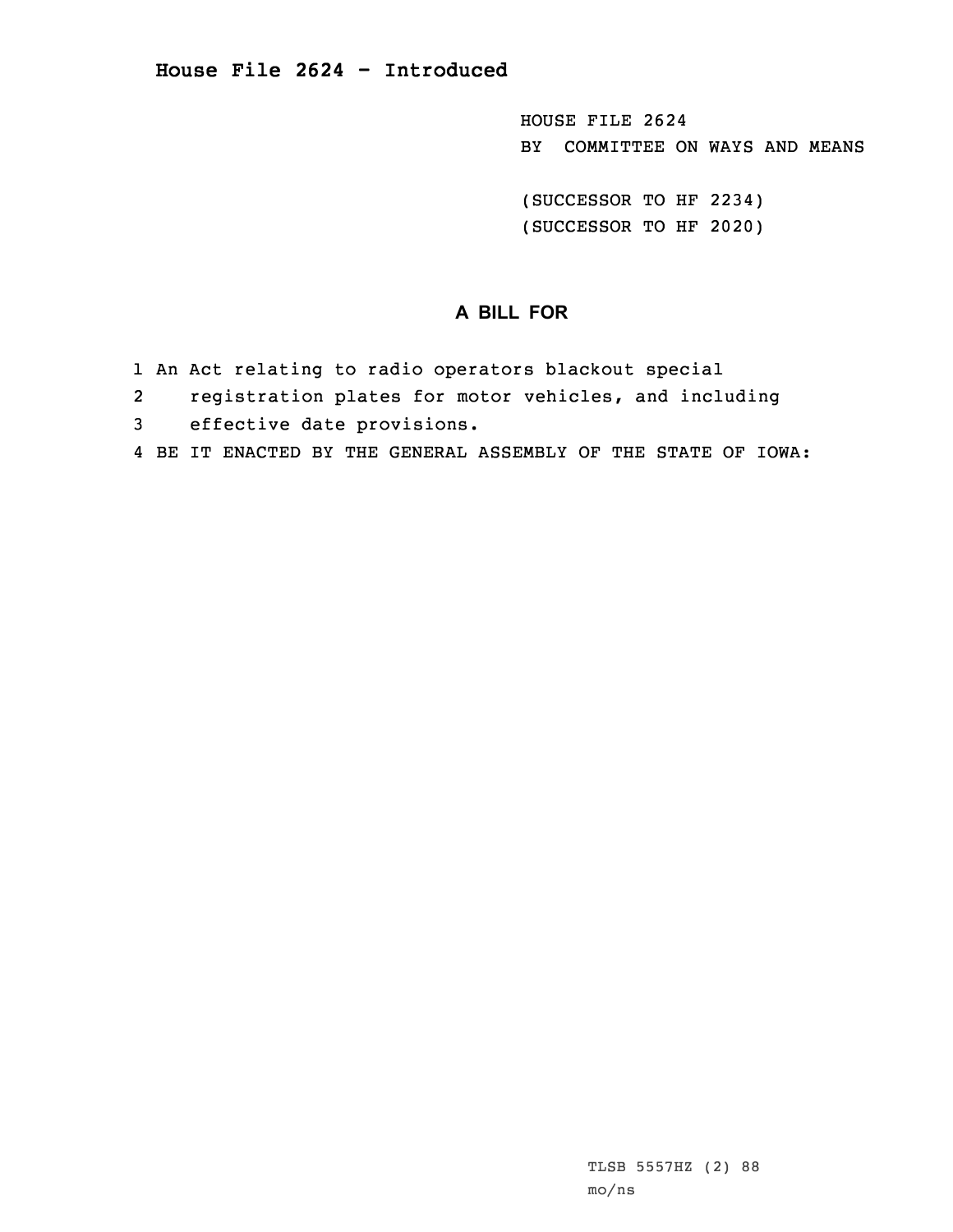1 Section 1. Section 321.34, subsection 3, Code 2020, is 2 amended to read as follows:

 3. *Radio operators plates.* The owner of an automobile, motorcycle, trailer, or motor truck who holds an amateur radio license issued by the federal communications commission may, upon written application to the county treasurer accompanied 7 by a fee of five dollars, order special registration radio operators plates bearing the call letters authorized the radio station covered by the person's amateur radio license. When 10 received by the county treasurer, such special registration radio operators plates shall be issued to the applicant in exchange for the registration plates previously issued to 13 the person. Not more than one set of special registration radio operators plates may be issued to an applicant. Said fee shall be in addition to and not in lieu of the fee for 16 regular registration plates. Special registration Radio 17 operators plates must, including any special radio operators plates authorized by this section, shall be surrendered upon expiration of the owner's amateur radio license and the owner shall thereupon be entitled to the owner's regular registration 21 plates. The county treasurer shall validate <del>special</del> radio operators plates in the same manner as regular registration plates, upon payment of five dollars in addition to the regular annual registration fee. Sec. 2. Section 321.34, subsection 11C, paragraphs <sup>c</sup> and d, Code 2020, are amended to read as follows: *c.* The special blackout fee for letter-number designated blackout plates is thirty-five dollars. An applicant eligible

29 for radio operators plates under subsection 3 may obtain

30 radio operators blackout plates upon payment of the fee for

31 radio operators plates as provided in subsection 3, which is

 in addition to the special blackout fee. An applicant may obtain personalized blackout plates upon payment of the fee for personalized plates as provided in [subsection](https://www.legis.iowa.gov/docs/code/2020/321.34.pdf) 5, which is in addition to the special blackout fee. The fees collected by

LSB 5557HZ (2) 88

-1-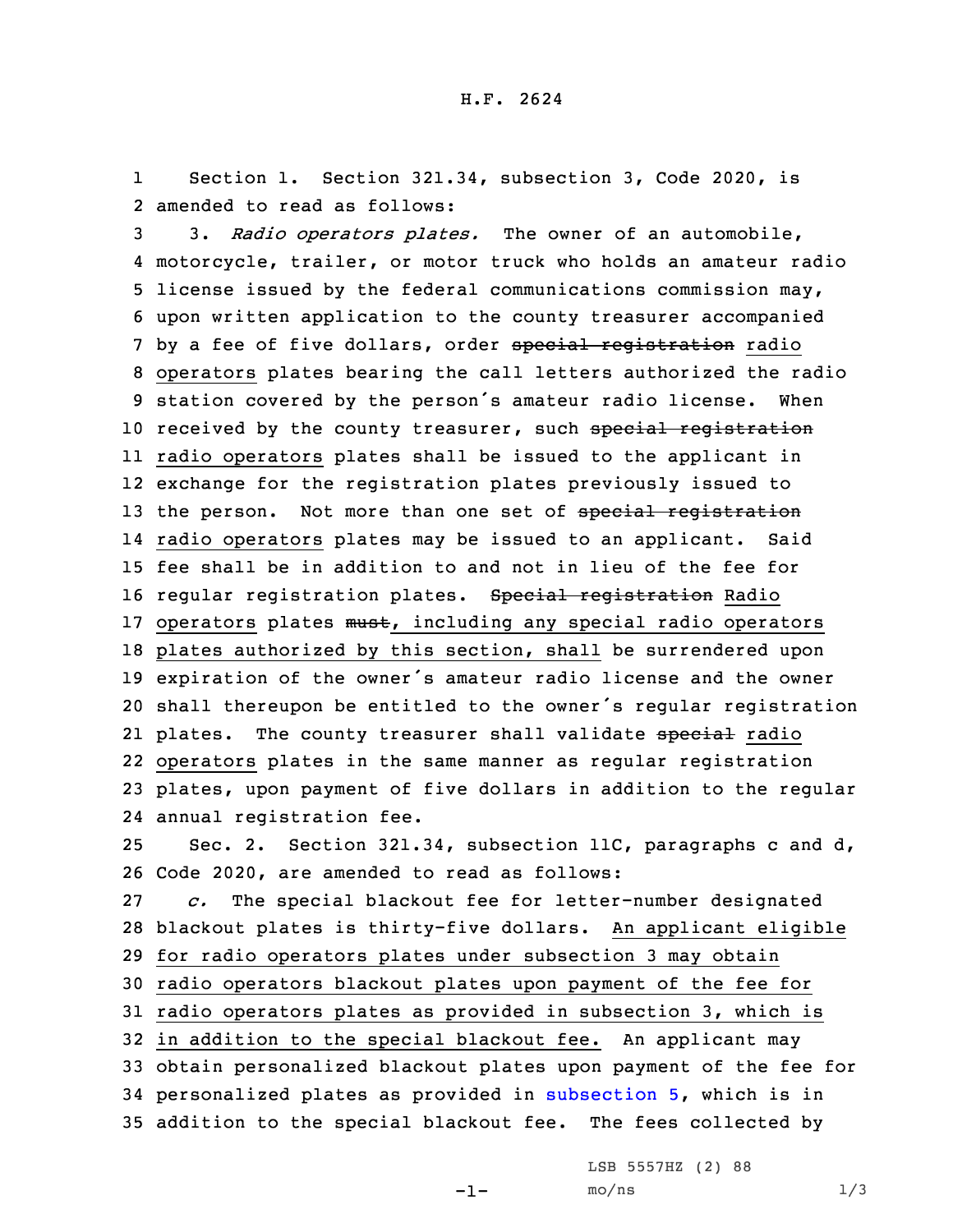1 the director under this [subsection](https://www.legis.iowa.gov/docs/code/2020/321.34.pdf) shall be paid monthly to the treasurer of state and deposited in the road use tax fund. *d.* Upon receipt of the special registration plates, the applicant shall surrender the current registration plates to the county treasurer. The county treasurer shall validate the special registration plates in the same manner as regular registration plates are validated under this [section](https://www.legis.iowa.gov/docs/code/2020/321.34.pdf). The annual special blackout fee for letter-number designated plates is ten dollars which shall be paid in addition to the regular annual registration fee. The annual fee for personalized blackout plates and radio operators blackout plates is five dollars which shall be paid in addition to the annual special blackout fee and the regular annual registration fee. The annual special blackout fee shall be credited as provided under paragraph *"c"*.

16 Sec. 3. EFFECTIVE DATE. This Act takes effect January 1, 17 2021.

18 EXPLANATION

19 **The inclusion of this explanation does not constitute agreement with** <sup>20</sup> **the explanation's substance by the members of the general assembly.**

21 Under current law, an owner of <sup>a</sup> motor vehicle who holds an amateur radio license issued by the federal communications commission may order radio operators special registration plates bearing the call letters authorized for the radio station covered by the person's amateur radio license. Current law also authorizes the department of transportation (DOT) to issue blackout plates to an owner of <sup>a</sup> motor vehicle, which are plates with <sup>a</sup> black background and white numbers and letters. This bill authorizes the DOT to issue radio operators blackout special registration plates. An applicant otherwise eligible for radio operators plates may obtain radio operators blackout plates upon the payment of the \$5 fee for radio operators plates set forth under current law, which is in addition to the special blackout fee. The annual fee for radio operators blackout plates is \$5, which is in addition to the

 $-2-$ 

LSB 5557HZ (2) 88  $mo/ns$  2/3